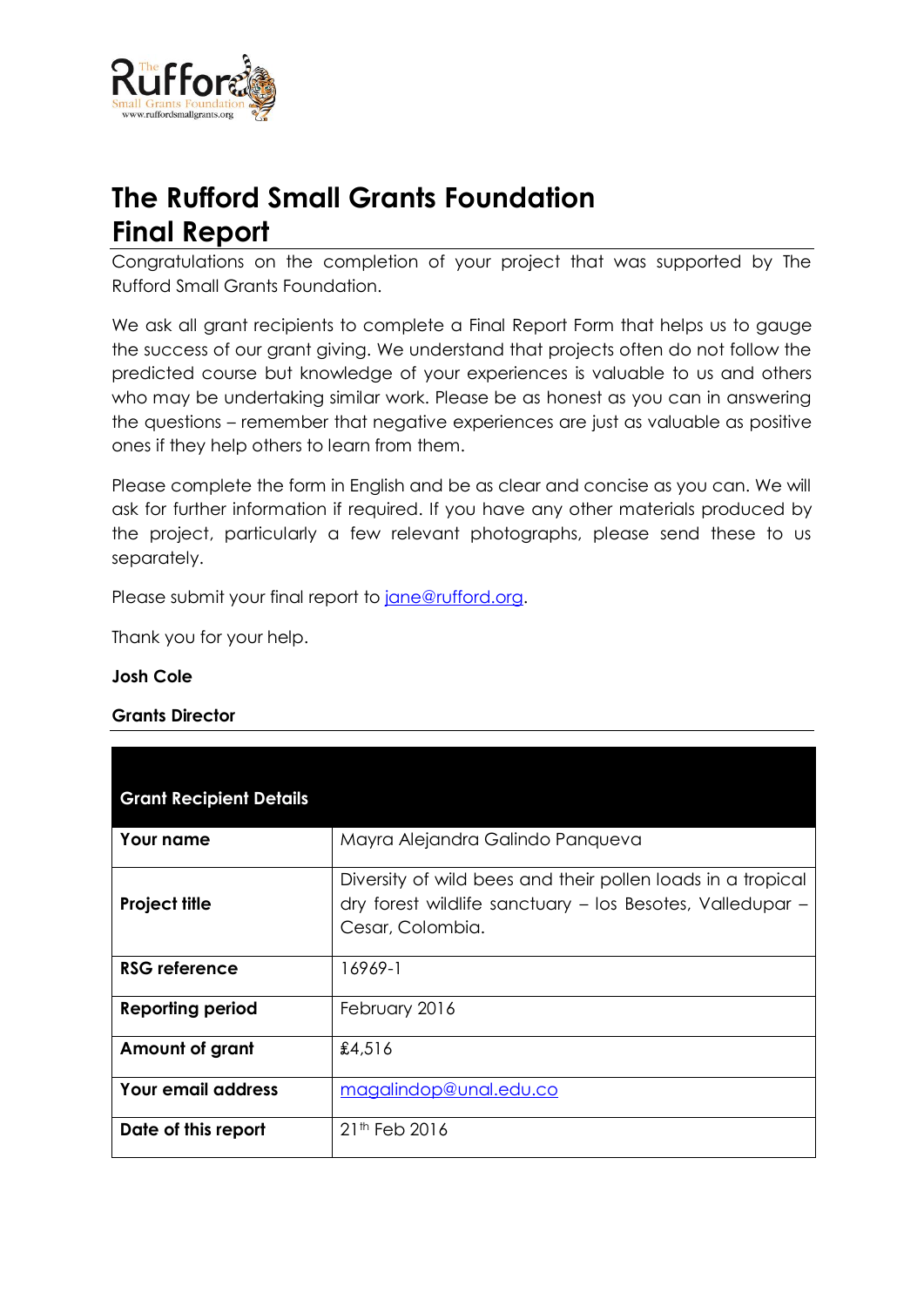

# **1. Please indicate the level of achievement of the project's original objectives and include any relevant comments on factors affecting this.**

|                                                                                                                                                                                                             | <b>Not</b> | <b>Partially</b><br>achieved | Fully    |                                                                                                                                                                                                                                                                                                                   |  |  |
|-------------------------------------------------------------------------------------------------------------------------------------------------------------------------------------------------------------|------------|------------------------------|----------|-------------------------------------------------------------------------------------------------------------------------------------------------------------------------------------------------------------------------------------------------------------------------------------------------------------------|--|--|
| <b>Objective</b>                                                                                                                                                                                            | achieved   |                              | achieved | <b>Comments</b>                                                                                                                                                                                                                                                                                                   |  |  |
| Knowing the diversity of<br>wild bees (Hymenoptera:<br>Apoidea: Anthophila) and<br>pollen loads in a<br>dry<br>the<br>tropical<br>forest<br>in<br>Wildlife Sanctuary - The<br>Besotes, Valledupar<br>Cesar. |            |                              | X        | Perform<br>a<br>pre-<br>sampling<br>stage<br>Оf<br>exploration or to adjust<br>the research is critical                                                                                                                                                                                                           |  |  |
| Determine the diversity of<br>wild bees in an altitudinal<br>gradient associated with<br>the tropical dry forest in<br>the wildlife sanctuary - The<br>Besotes.                                             |            |                              | X        | to ensure success in<br>the field phase and<br>the subsequent results.<br>this<br>the<br>In.<br>way<br>resources and time for<br>this<br>take<br>purpose                                                                                                                                                          |  |  |
| Compare the composition<br>and diversity of bees into<br>two climatic seasons (wet<br>and dry) in the wildlife<br>sanctuary - The Besotes.                                                                  |            |                              | X        | advantage more.                                                                                                                                                                                                                                                                                                   |  |  |
| Determine<br>plant<br>pollen<br>different<br>carried<br>by<br>of<br>by<br>species<br>bees<br>analyzing<br>their<br>pollen<br>loads.                                                                         |            |                              | Χ        | the<br>When<br>sampling<br>not<br>present<br>area<br>palynological atlas, it is<br>advisable<br>to<br>invest<br>in<br>more<br>resources<br>and flower<br>sampling<br>buds<br>botanical<br>identification, to speed<br>the<br><b>UD</b><br>process<br>labolatorio and have<br>much<br>specific<br>more<br>results. |  |  |

## **2. Please explain any unforeseen difficulties that arose during the project and how these were tackled (if relevant).**

The project design was done taking into account general conditions of the sampling area, which was amended considerablemnte field. Reason why the pre-sampling performed was an important determine the success of the project, taking into account the spatial conditions *in situ.*

As far as possible, it is necessary to have a palynological atlas of the area to identify the pollen loads is much more specific and if there is none in this case, to invest much more in samples of flower buds and botanical identification that purpose.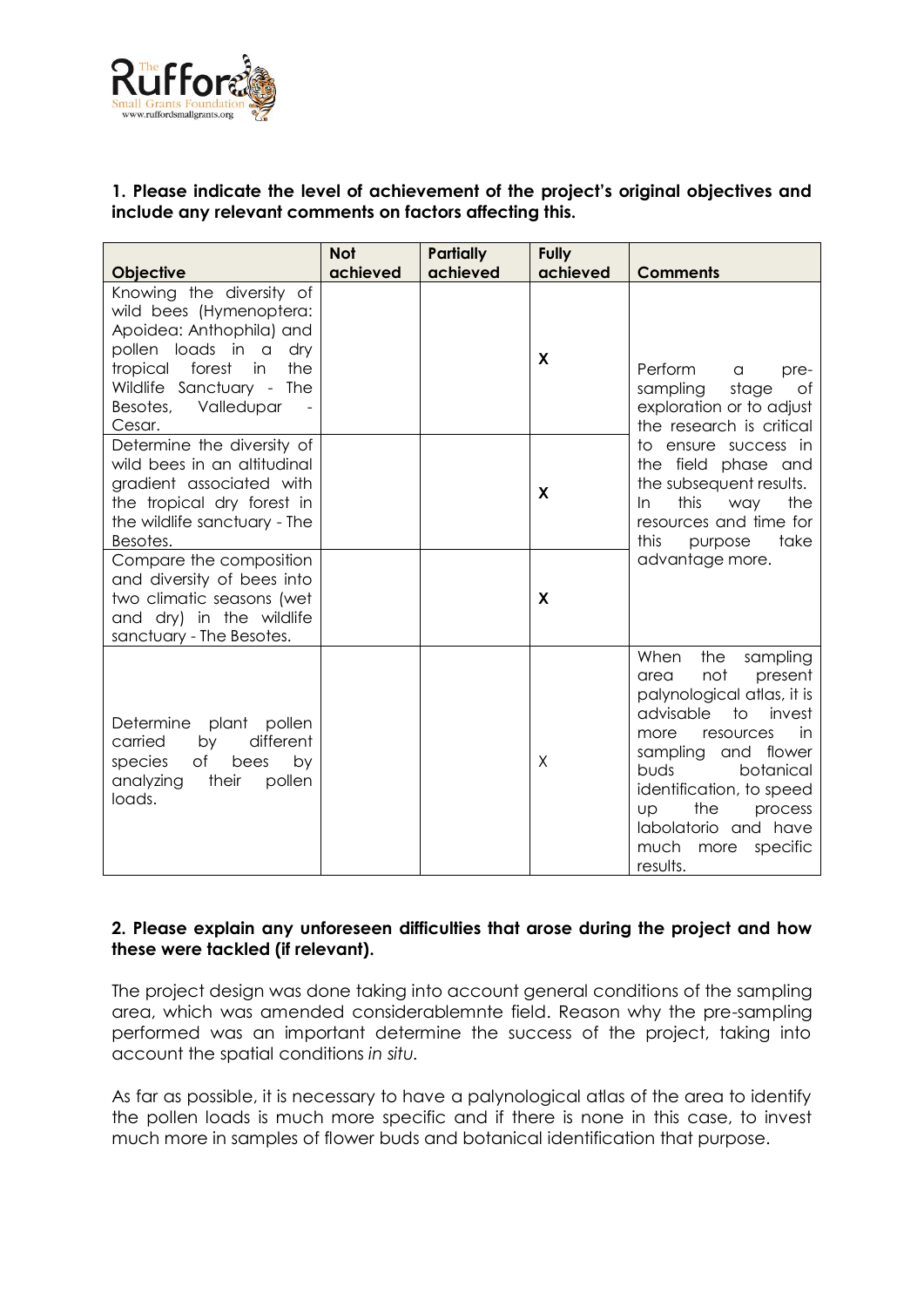

Therefore, in this project, it was much delayed identification, postponing delivery time lab results. Taking into account the above described, it is possible to reduce the time and resources for palynological identification.

# **3. Briefly describe the three most important outcomes of your project.**

A) Inventory of the diversity of wild bees and pollen loads of a dry tropical forest Wildlife Sanctuary "Los Besotes". Valuable Information to be provided in different conservation processes to be carried out in this area and contribute to the knowledge of the process of pollination in these forests that are threatened worldwide.

B) Update both the scientific community and the local population of the species found in this forest and data related to the pollen loads they carry, to contemplate sustainable management plans for species identified.

C) Inputs for preparation of the book of wild bees to the community at large and 3 scientific articles for the scientific community.

D) Training student at the master's degree in forest and environmental conservation research.4. Briefly describe the involvement of local communities and how they have benefitted from the project (if relevant).

In this first phase, information is socialized with local villagers who were chosen to participate in the field phase. Space that is ready to explain the issues and importance of this group of insects in relation to food security.

## **5. Are there any plans to continue this work?**

Yes, as we already have preliminary information related to wild bees, and an approximation of pollen being transported, the idea is to continue with studies which evaluate the pollination service being provided in the woods and crops, thus contributing in the quality and productivity of these.

## **6. How do you plan to share the results of your work with others?**

A) The community is socialized information in collaboration with the environmental authority (CORPOCESAR), carrying the information at different levels: Environmental Authority, educational institutions and producers guilds.

B) To the scientific community socialization conducted by three scientific papers.

C) A book of wild bees, handy for the community at large will be used.

D) An event was held at the regional level on pollination.

#### **7. Timescale: Over what period was the RSG used? How does this compare to the anticipated or actual length of the project?**

The RSG was used over eight month's period. February 22<sup>th</sup> de 2015 - September 10<sup>th</sup>. It corresponds to the field phase and to date have been carried out the processing of information, taxonomic identifications and writing the reports and articles.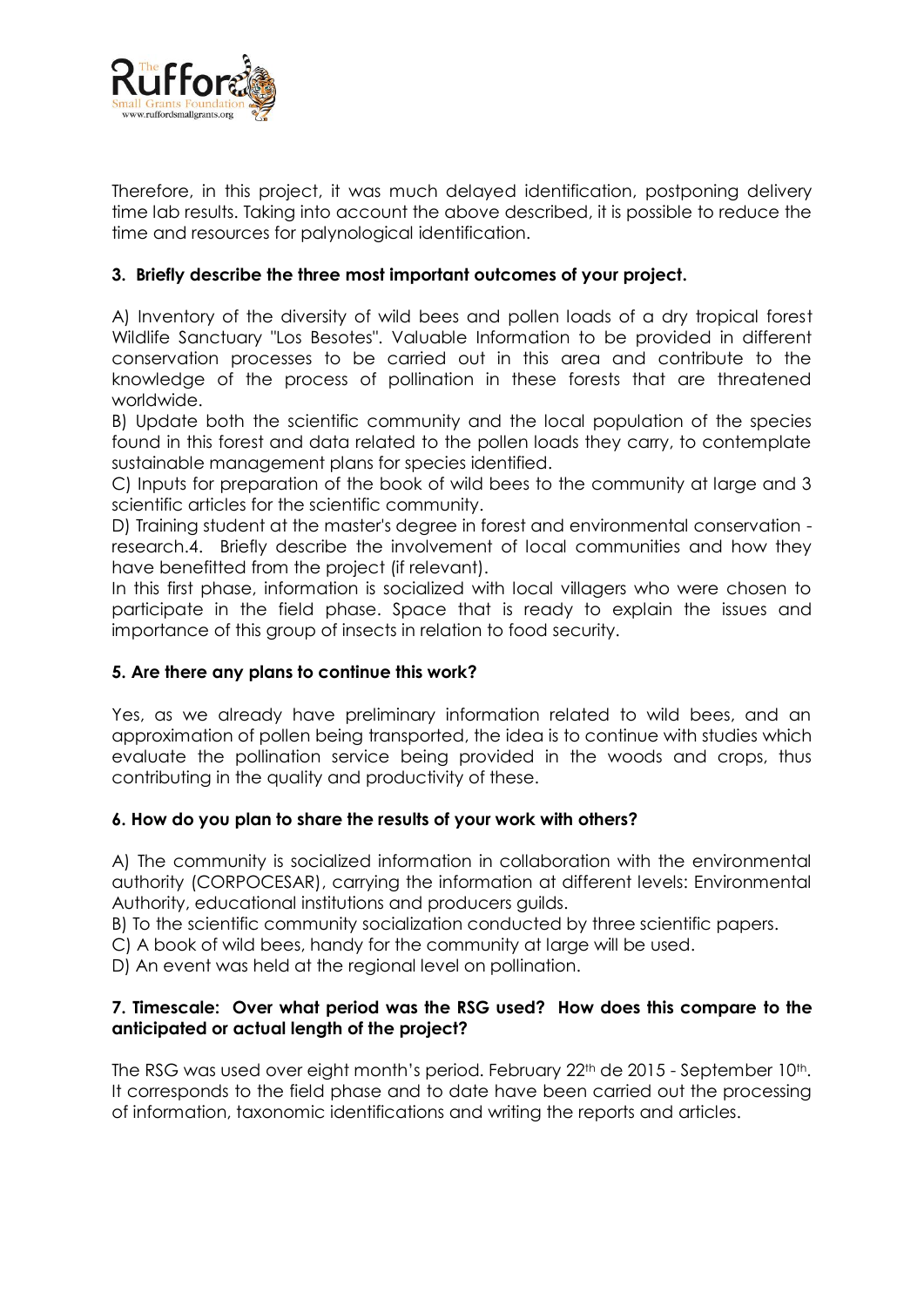

### **8. Budget: Please provide a breakdown of budgeted versus actual expenditure and the reasons for any differences. All figures should be in £ sterling, indicating the local exchange rate used.**

| <b>Item</b>                                                                                           | <b>Budgeted</b><br>Amount | <b>Actual</b><br>Amount | <b>Difference</b> | <b>Comments</b>                                                                                                                                                                                                                                                                     |
|-------------------------------------------------------------------------------------------------------|---------------------------|-------------------------|-------------------|-------------------------------------------------------------------------------------------------------------------------------------------------------------------------------------------------------------------------------------------------------------------------------------|
| Passage and stay in<br>camp master student<br>$(50 \text{ days})$                                     | 1835                      | 2212                    | $-377$            | The field conditions were very<br>strong by temperature, reason<br>why the consumption of drinks for                                                                                                                                                                                |
| Passage and stay in<br>camp researcher 1 (8<br>days)                                                  | 504                       | 580                     | -76               | hydration was needed, what was<br>to be transported every other<br>day since in the sanctuary no                                                                                                                                                                                    |
| Passage and stay in<br>camp researcher 2 (8)<br>days)                                                 | 604                       | 810                     | $-206$            | cooling system (this includes<br>transport Valledupar<br>the<br>to<br>entrance of the shrine and from<br>the<br>to to<br>there<br>camp<br>on.<br>horseback). In addition, foods are<br>also often transported as the risk<br>of decomposing quickly came.<br>Which increased costs. |
| Field Assistant<br>Support field activities<br>(measurement and<br>sample collection in<br>the field) | 1093                      | 1007                    | $+86$             | Increased costs of materials to be<br>imported field.                                                                                                                                                                                                                               |
| <b>TOTAL</b>                                                                                          | 4036                      | 4609                    | $-573$            |                                                                                                                                                                                                                                                                                     |

This was the budget requested on the website, but recorded as letter value was £ 4,516. That is, the difference is: **£ 4516 - £ 4609 = £ 93**

## **9. Looking ahead, what do you feel are the important next steps?**

A) Publication of scientific articles.

B) Preparation of the book for free distribution.

C) Socialization government and environmental institutions, educational and productive association's institutions

D) Event Pollinators.

#### **10. Did you use the RSGF logo in any materials produced in relation to this project? Did the RSGF receive any publicity during the course of your work?**

The logo was used in the presentation at the First meeting of researchers from the Rufford Foundation, held on 18 and 19 January 2016 in Lima - Peru.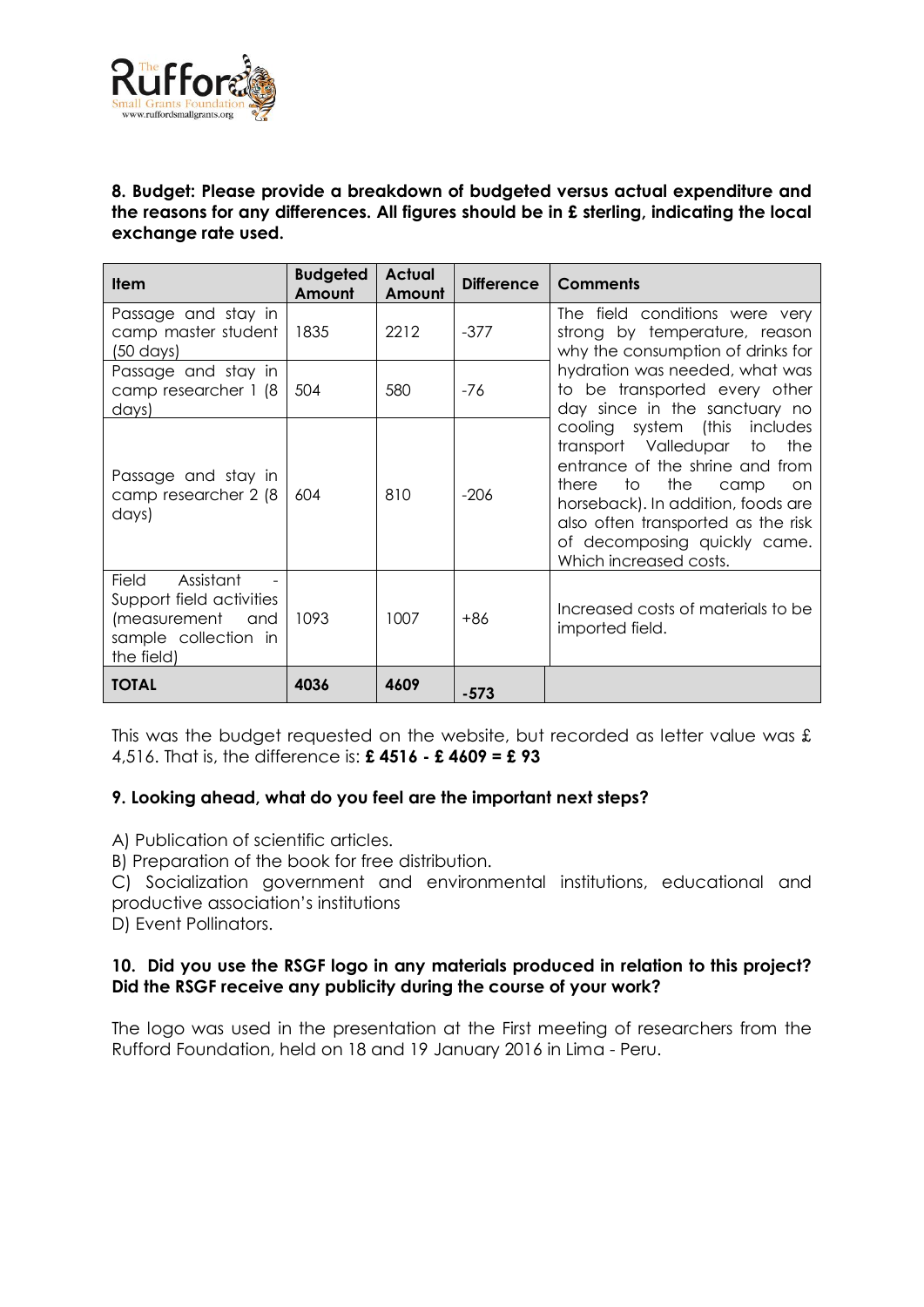



The logo will be used on all products of this research with their respective authorization.

# **11. Any other comments?**

Each product of this research will be reported to you and sent a copy. Thank you for your support so significant for the development of research.